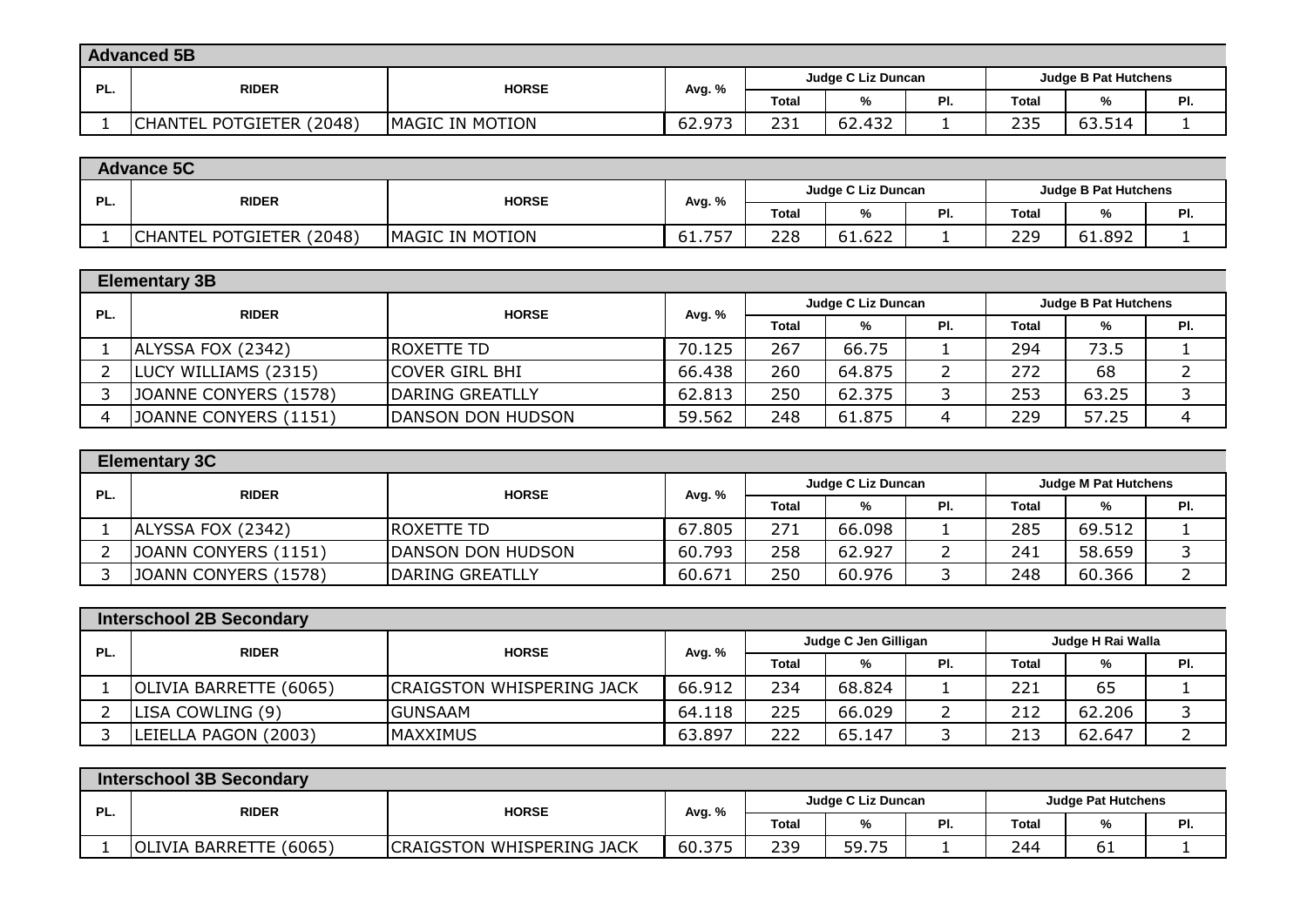|     | <b>Interschool Primary 1B</b> |                             |        |                                                             |        |     |       |        |     |  |
|-----|-------------------------------|-----------------------------|--------|-------------------------------------------------------------|--------|-----|-------|--------|-----|--|
| PL. | <b>RIDER</b><br><b>HORSE</b>  |                             |        | <b>Judge C Carly Boon</b><br><b>Judge B Wendy Muircroft</b> |        |     |       |        |     |  |
|     |                               |                             | Avg. % | <b>Total</b>                                                | %      | PI. | Total | %      | PI. |  |
|     | ANNABELLE KNOWLES (2411)      | <b>IDALBRAE HENRY</b>       | 63.482 | 181                                                         | 64.464 |     | 175   | 62.5   |     |  |
|     | STARLA MURPHY (2403)          | <b>BORDERSHOW SUPERSTAR</b> | 60.089 | 172                                                         | 61.25  |     | 165   | 58.929 |     |  |

|     | <b>Interschool Sec 4B</b>        |              |        |                      |        |                   |              |        |           |  |
|-----|----------------------------------|--------------|--------|----------------------|--------|-------------------|--------------|--------|-----------|--|
| PL. | <b>RIDER</b><br><b>HORSE</b>     |              |        | Judge C Jen Gilligan |        | Judge H Rai Walla |              |        |           |  |
|     |                                  |              | Avg. ዓ | <b>Total</b>         | ∕″     | PI.               | <b>Total</b> |        | ים<br>гι. |  |
|     | (2315)<br><b>SOPHIE GARDINER</b> | <b>ARAWN</b> | 62.905 | 238                  | 64.324 |                   | 228          | 61.486 |           |  |

|     | <b>Interschool Sec 5B</b>    |              |        |                    |               |                           |       |        |         |  |
|-----|------------------------------|--------------|--------|--------------------|---------------|---------------------------|-------|--------|---------|--|
| PL. | <b>HORSE</b><br><b>RIDER</b> |              |        | Judge C Liz Duncan |               | <b>Judge Pat Hutchens</b> |       |        |         |  |
|     |                              |              | Avg. % | <b>Total</b>       | $\sim$<br>ە⁄" | PI.                       | Total | %      | ים<br>. |  |
|     | SOPHIE GARDINER (2351)       | <b>ARAWN</b> | 59.392 | 220                | 59.459        |                           | 220   | 59.324 |         |  |

|     | Interschool Secondary 1B |                                  |        |                                                             |        |     |       |        |     |
|-----|--------------------------|----------------------------------|--------|-------------------------------------------------------------|--------|-----|-------|--------|-----|
| PL. | <b>RIDER</b>             | <b>HORSE</b>                     | Avg. % | <b>Judge C Carly Boon</b><br><b>Judge B Wendy Muircroft</b> |        |     |       |        |     |
|     |                          |                                  |        | <b>Total</b>                                                | %      | PI. | Total | %      | PI. |
|     | ELLA BEISSEL (60)        | <b>KIRBY PARK CHERRY BLOSSOM</b> | 70.536 | 199                                                         | 70.893 |     | 197   | 70.179 |     |
|     | LEIELLA PAGON (2003)     | <b>MAXXIMUS</b>                  |        | 196                                                         | 69.821 |     | 188   | 66.964 |     |

|     | <b>Medium 4B</b>           |                                   |        |       |                      |     |                   |        |     |  |
|-----|----------------------------|-----------------------------------|--------|-------|----------------------|-----|-------------------|--------|-----|--|
| PL. | <b>RIDER</b>               | <b>HORSE</b>                      | Avg. % |       | Judge C Jen Gilligan |     | Judge H Rai Walla |        |     |  |
|     |                            |                                   |        | Total | %                    | PI. | <b>Total</b>      |        | PI. |  |
|     | CHRISTINA KILGARIFF (1673) | <b>ICAL</b><br>. KAI FLEUR DE LYS | 64.797 | 244   | 65.811               | . . | 236               | 63.784 |     |  |

|     | <b>Medium 4C</b>                  |                                  |        |       |                      |     |                   |        |     |  |
|-----|-----------------------------------|----------------------------------|--------|-------|----------------------|-----|-------------------|--------|-----|--|
| PL. | <b>RIDER</b><br><b>HORSE</b>      |                                  | Avg. % |       | Judge C Jen Gilligan |     | Judge H Rai Walla |        |     |  |
|     |                                   |                                  |        | Total | %                    | PI. | <b>Total</b>      |        | . . |  |
|     | <b>CHRISTINA KILGARIFF (1673)</b> | <b>CAL</b><br>. KAI FLEUR DE LYS | 65.962 | 260   | 66.538               |     | <b>PP</b><br>255  | 65.385 |     |  |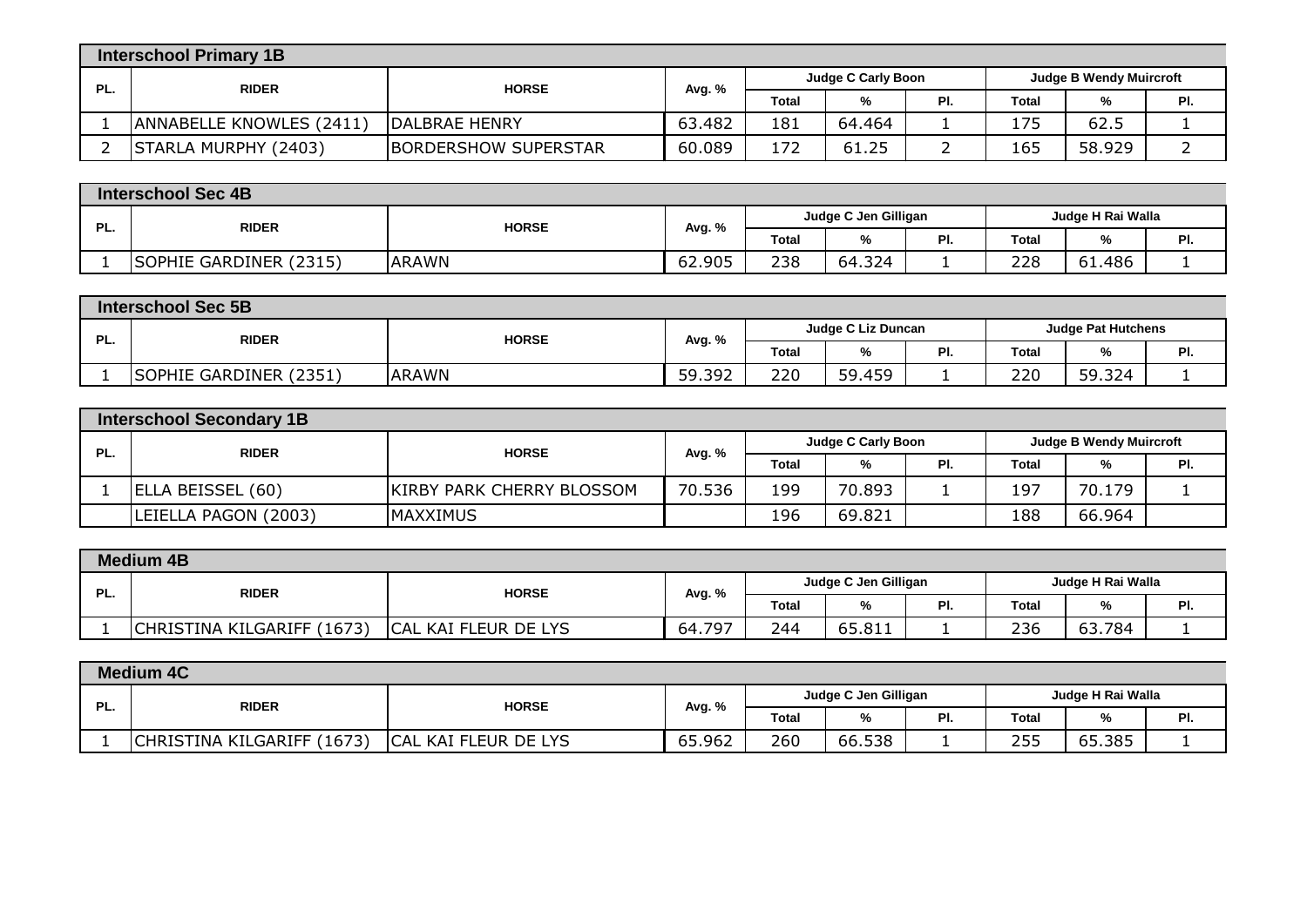|     | <b>Novice 2B</b>       |                           |        |              |                      |     |                   |        |     |  |
|-----|------------------------|---------------------------|--------|--------------|----------------------|-----|-------------------|--------|-----|--|
| PL. | <b>RIDER</b>           | <b>HORSE</b>              | Avg. % |              | Judge C Jen Gilligan |     | Judge H Rai Walla |        |     |  |
|     |                        |                           |        | <b>Total</b> | %                    | PI. | Total             | %      | PI. |  |
|     | JANENE CLARK (2167)    | <b>BELSTONE SAMARANTH</b> | 67.941 | 235          | 68.971               |     | 228               | 66.912 |     |  |
|     | GRACE HOW (2076)       | <b>BLACKS INSTYLE BHM</b> | 66.618 | 229          | 67.353               | ∠   | 224               | 65.882 |     |  |
|     | CHERYL WEEKLEY (1257)  | <b>GUNDAROO LINCOLN</b>   | 61.838 | 213          | 62.647               | 3   | 208               | 61.029 |     |  |
|     | ROSEMARY CASTLE (2098) | IROXLEIGH BELVEDERE       | 61.618 | 211          | 62.059               | 4   | 208               | 61.176 |     |  |
|     | CHERYL WEEKLEY (1872)  | <b>PAGAN MAGIC</b>        | 58.75  | 205          | 60.294               |     | 195               | 57.206 |     |  |

|     | <b>Novice 2C</b>     |                           |        |                                                   |        |     |       |        |     |  |
|-----|----------------------|---------------------------|--------|---------------------------------------------------|--------|-----|-------|--------|-----|--|
| PL. | <b>RIDER</b>         | <b>HORSE</b>              | Avg. % | Judge C Liz Duncan<br><b>Judge M Pat Hutchens</b> |        |     |       |        |     |  |
|     |                      |                           |        | <b>Total</b>                                      | %      | PI. | Total | %      | PI. |  |
|     | LUCY WILLIAMS (2315) | <b>COVER GIRL BHI</b>     | 69.143 | 237                                               | 67.714 |     | 247   | 70.571 |     |  |
|     | JANENE CLARK (2167)  | <b>BELSTONE SAMARANTH</b> | 66.429 | 233                                               | 66.429 |     | 233   | 66.429 |     |  |
|     | GRACE HOW (2076)     | <b>BLACKS INSTYLE BHM</b> | 63     | 215                                               | 61.429 | ت   | 226   | 64.571 |     |  |

|                                                                           | Para Grade V Level 1 Test A |                  |        |              |                 |     |              |   |     |  |
|---------------------------------------------------------------------------|-----------------------------|------------------|--------|--------------|-----------------|-----|--------------|---|-----|--|
| <b>Judge C Kaye Platt</b><br>Judge<br>DI.<br><b>RIDER</b><br><b>HORSE</b> |                             |                  |        |              |                 |     |              |   |     |  |
| г.                                                                        |                             |                  | Avg. % | <b>Total</b> | $\Omega$<br>∕"ه | PI. | <b>Total</b> | % | PI. |  |
|                                                                           | NOELLA ANGEL (2348)         | <b>JACKABITE</b> | 1.765  | ר ר<br>⊥∠∠   | '1.765          |     |              |   |     |  |

|     | Para Grade V Level 3 Test A |                             |        |                                     |        |     |       |       |     |  |  |
|-----|-----------------------------|-----------------------------|--------|-------------------------------------|--------|-----|-------|-------|-----|--|--|
| PL. | <b>RIDER</b>                | <b>HORSE</b>                |        | <b>Judge C Kaye Platt</b><br>Avg. % |        |     |       | Judge |     |  |  |
|     |                             |                             |        | <b>Total</b>                        | %      | PI. | Total | %     | PI. |  |  |
|     | NAOMI ZIRNSAK (2266)        | <b>BALLANDOWN COMMANDER</b> | 66.481 | 180                                 | 66.481 |     |       |       |     |  |  |
|     | NOELLA ANGEL (2348)         | <b>JACKABITE</b>            | 65.741 | 178                                 | 65.741 | _   |       |       |     |  |  |

|     | Para Grade V Level 4 |                             |        |                           |        |     |              |   |     |  |
|-----|----------------------|-----------------------------|--------|---------------------------|--------|-----|--------------|---|-----|--|
|     | <b>RIDER</b>         | <b>HORSE</b><br>Avg. %      |        | <b>Judge C Kaye Platt</b> |        |     | Judge        |   |     |  |
| PL. |                      |                             |        | <b>Total</b>              | %      | PI. | <b>Total</b> | % | PI. |  |
|     | NAOMI ZIRNSAK (2266) | <b>BALLANDOWN COMMANDER</b> | 62.361 | 225                       | 62.361 |     |              |   |     |  |
|     |                      |                             |        |                           |        |     |              |   |     |  |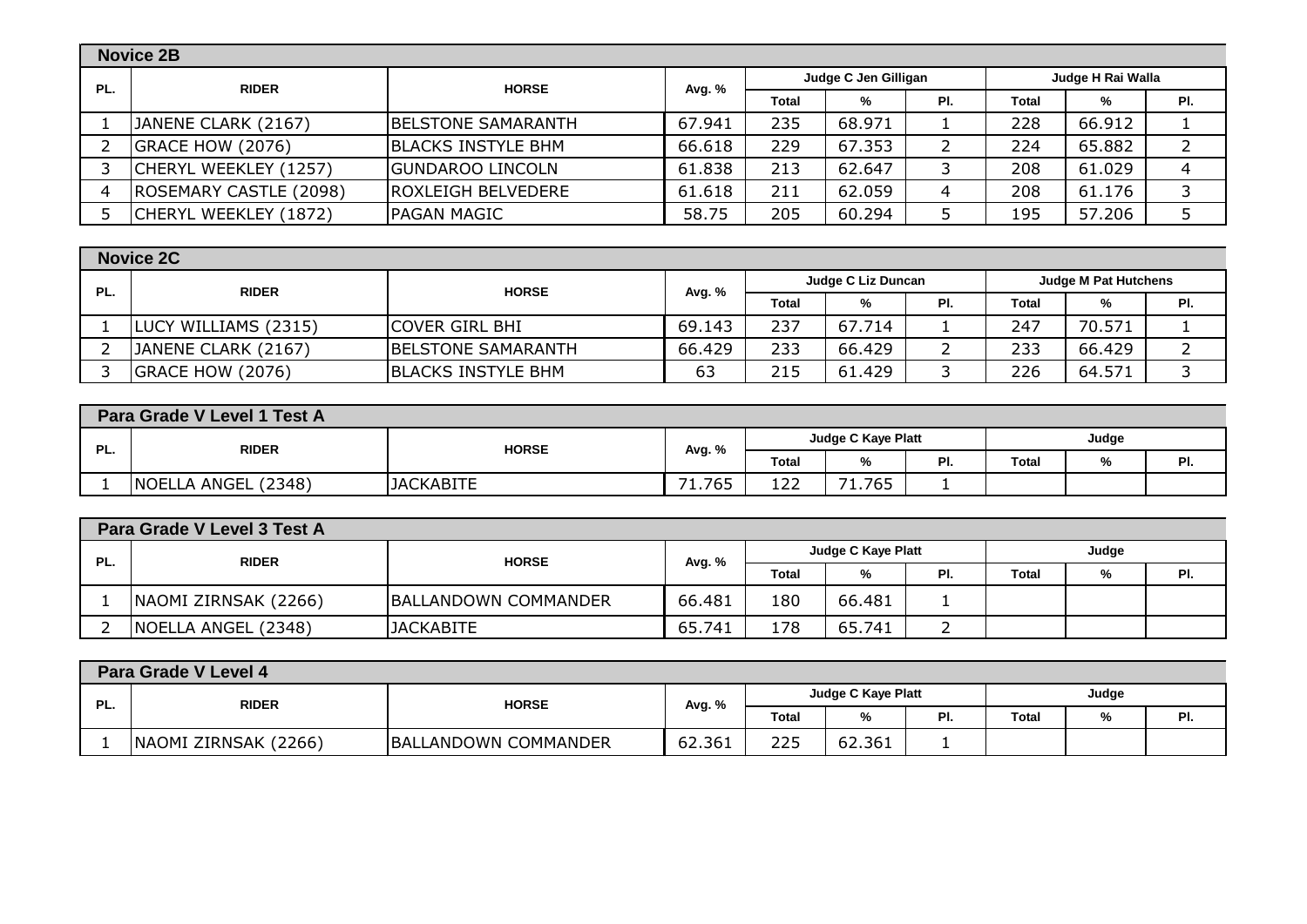|     | <b>Participant 1B</b> |                      |        |              |                           |     |       |                                |     |
|-----|-----------------------|----------------------|--------|--------------|---------------------------|-----|-------|--------------------------------|-----|
| PL. | <b>RIDER</b>          | <b>HORSE</b>         | Avg. % |              | <b>Judge C Carly Boon</b> |     |       | <b>Judge M Wendy Muircroft</b> |     |
|     |                       |                      |        | <b>Total</b> | %                         | PI. | Total | %                              | PI. |
|     | MAL MAYTOM (6)        | <b>FELIX DE VEGA</b> | 63.929 | 188          | 66.964                    |     | 171   | 60.893                         |     |
|     | TIONA RYAN (2)        | <b>CASCADE</b>       | 62.5   | 177          | 63.214                    |     | 173   | 61.786                         |     |
|     | CATHY KNIGHT (97)     | SPIERWOOD ZULU       |        | 180          | 64.286                    |     | 170   | 60.714                         |     |

|     | <b>Participant 1C</b> |                       |        |       |                    |     |                                |        |     |
|-----|-----------------------|-----------------------|--------|-------|--------------------|-----|--------------------------------|--------|-----|
| PL. | <b>RIDER</b>          | <b>HORSE</b>          | Avg. % |       | Judge C Carly Boon |     | <b>Judge B Wendy Muircroft</b> |        |     |
|     |                       |                       |        | Total | %                  | PI. | Total                          | %      | PI. |
|     | MAL MAYTOM (6)        | <b>IFELIX DE VEGA</b> | 66.161 | 190   | 67.679             |     | 181                            | 64.643 |     |
|     | REBECCA FIDGE (56)    | JAG FONZARELLI        | 66.071 | 185   | 65.893             |     | 186                            | 66.25  |     |
|     | CATHY KNIGHT (97)     | SPIERWOOD ZULU        | 63.214 | 177   | 63.214             |     | 177                            | 63.214 |     |
|     | TIONA RYAN (2)        | <b>CASCADE</b>        | 62.5   | 177   | 63.214             |     | 173                            | 61.786 |     |

|     | <b>Participant 2B</b> |                         |        |              |                      |          |              |                   |     |  |
|-----|-----------------------|-------------------------|--------|--------------|----------------------|----------|--------------|-------------------|-----|--|
| PL. | <b>RIDER</b>          | <b>HORSE</b>            |        |              | Judge C Jen Gilligan |          |              | Judge H Rai Walla |     |  |
|     |                       |                         | Avg. % | <b>Total</b> | %                    | PI.      | <b>Total</b> | %                 | PI. |  |
|     | REBECCA FIDGE (56)    | <b>JAG FONZARELLI</b>   | 65.294 | 231          | 67.794               |          | 214          | 62.794            |     |  |
|     | LAUREN ROBERTS (59)   | <b>KILMALLEE MURPHY</b> | 64.853 | 223          | 65.441               | <u>_</u> | 219          | 64.265            |     |  |

| <b>Participant 2C</b>               |                         |        |              |                    |     |                             |        |     |  |
|-------------------------------------|-------------------------|--------|--------------|--------------------|-----|-----------------------------|--------|-----|--|
| PL.<br><b>HORSE</b><br><b>RIDER</b> |                         |        |              | Judge C Liz Duncan |     | <b>Judge B Pat Hutchens</b> |        |     |  |
|                                     |                         | Avg. % | <b>Total</b> | "∕o                | PI. | Total                       | %      | PI. |  |
| LAUREN ROBERTS (59)                 | <b>KILMALLEE MURPHY</b> | 62.857 | ּר ר<br>∠∠⊥  | --<br>ხკ           |     | 220                         | 62.714 |     |  |

|     | <b>Participant Pony Prep C</b> |                 |             |                      |       |     |                   |       |     |  |
|-----|--------------------------------|-----------------|-------------|----------------------|-------|-----|-------------------|-------|-----|--|
|     | <b>RIDER</b>                   |                 |             | Judge C Jen Gilligan |       |     | Judge H Rai Walla |       |     |  |
| PL. |                                | <b>HORSE</b>    | Avg. %      | <b>Total</b>         | ∕′0   | PI. | <b>Total</b>      | %     | . . |  |
|     | (20)<br>KATHERINE PRESLAND     | WYNARA MARKSMAN | フト<br>60.75 | 125                  | 62.25 | . . | 119               | 59.25 |     |  |

|     | <b>Participant Pony Prep D</b> |                 |        |                      |        |     |                   |              |     |  |
|-----|--------------------------------|-----------------|--------|----------------------|--------|-----|-------------------|--------------|-----|--|
| ים  | <b>RIDER</b><br><b>HORSE</b>   |                 |        | Judge C Jen Gilligan |        |     | Judge H Rai Walla |              |     |  |
| −∟. |                                |                 | Avg. % | <b>Total</b>         | %      | PI. | <b>Total</b>      | $\mathbf{0}$ | . . |  |
|     | KATHERINE PRESLAND<br>(20)     | WYNARA MARKSMAN | 61.842 | 120                  | 63.158 |     | 115               | 60.526       |     |  |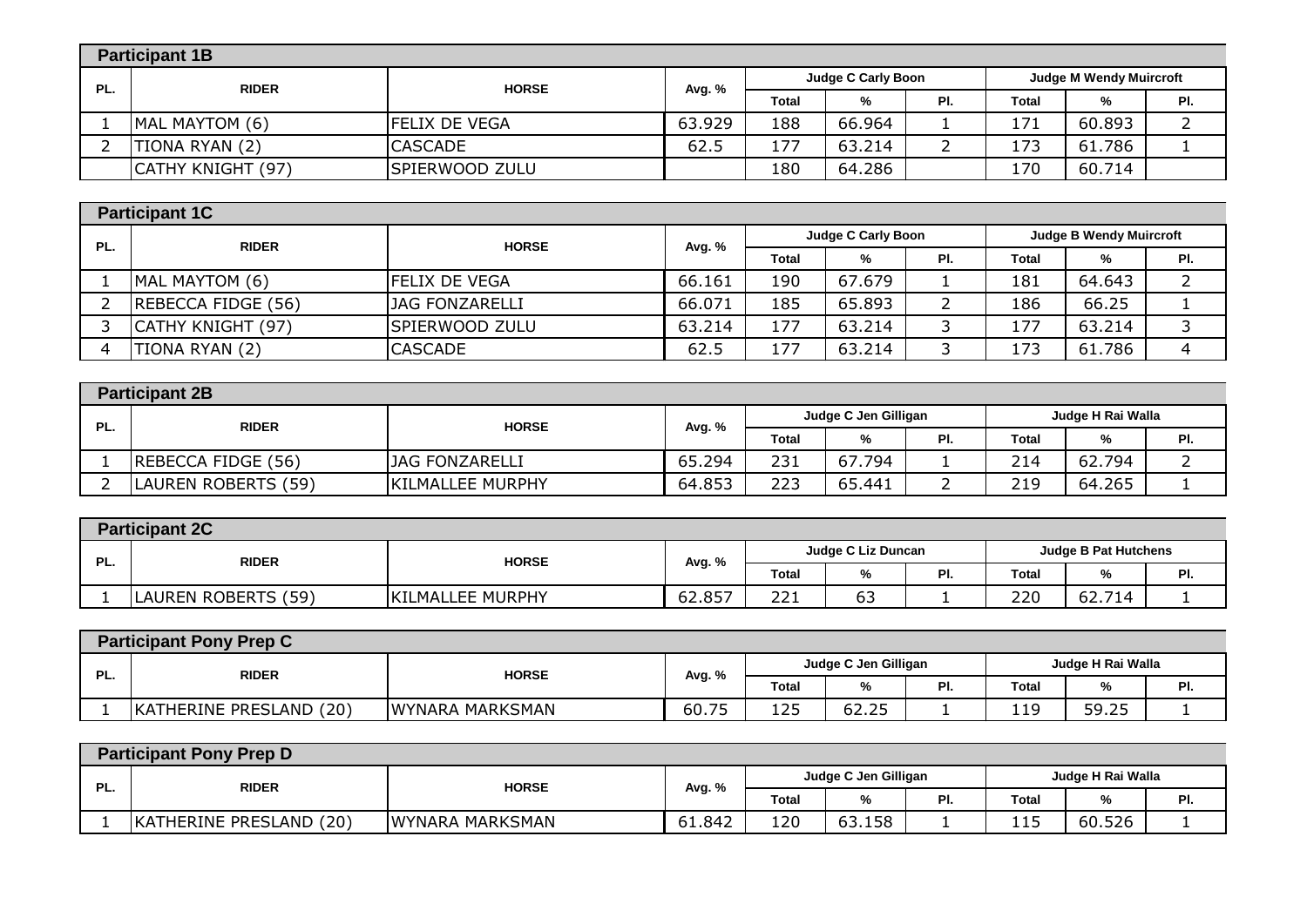|     | <b>Participant Prep C</b> |                                  |        |                                           |    |     |              |       |     |  |
|-----|---------------------------|----------------------------------|--------|-------------------------------------------|----|-----|--------------|-------|-----|--|
| PL. | <b>RIDER</b>              | <b>HORSE</b>                     | Avg. % | Judge C Jen Gilligan<br>Judge H Rai Walla |    |     |              |       |     |  |
|     |                           |                                  |        | <b>Total</b>                              | %  | PI. | <b>Total</b> | %     | PI. |  |
|     | KIM JONES (21)            | <b>ADVENTURE WORLD</b>           | 60.625 | 122                                       | 61 |     | 121          | 60.25 |     |  |
|     | TIANA DANIELS (95)        | <b>SONIC BLUE</b>                | 59.5   | 116                                       | 58 |     | 122          | 61    |     |  |
|     | CHANTEL POTGIETER (2395)  | <b>BUCKWELL PARK MIDAS TOUCH</b> | 58.875 | L22                                       | 61 |     | 114          | 56.75 |     |  |
|     |                           |                                  |        |                                           |    |     |              |       |     |  |

|     | Pony 1B                      |                   |                                                             |              |        |     |       |        |     |
|-----|------------------------------|-------------------|-------------------------------------------------------------|--------------|--------|-----|-------|--------|-----|
| PL. | <b>RIDER</b><br><b>HORSE</b> | Avg. %            | <b>Judge C Carly Boon</b><br><b>Judge E Wendy Muircroft</b> |              |        |     |       |        |     |
|     |                              |                   |                                                             | <b>Total</b> | %      | PI. | Total | %      | PI. |
|     | DANIELLE MATHESON (1885)     | WYNARA HEY PRESTO | 64.107                                                      | L73          | 61.786 |     | 186   | 66.429 |     |
|     |                              |                   |                                                             |              |        |     |       |        |     |

|     | Pony 1C                      |                               |                                                      |              |        |     |       |        |     |  |
|-----|------------------------------|-------------------------------|------------------------------------------------------|--------------|--------|-----|-------|--------|-----|--|
| PL. | <b>RIDER</b><br><b>HORSE</b> |                               | Judge C Carly Boon<br><b>Judge E Wendy Muircroft</b> |              |        |     |       |        |     |  |
|     |                              |                               | Avg. %                                               | <b>Total</b> | %      | PI. | Total | 0/2    | PI. |  |
|     | AIRLIE PRINCI (2311)         | <b>FAR HORIZONS LYLA ROSE</b> | 61.518                                               | 169          | 60.357 |     | 176   | 62.679 |     |  |

|     | Pony 2B                |                              |        |                                           |        |     |       |               |     |
|-----|------------------------|------------------------------|--------|-------------------------------------------|--------|-----|-------|---------------|-----|
| PL. |                        | <b>RIDER</b><br><b>HORSE</b> | Avg. % | Judge B Rai Walla<br>Judge C Jen Gilligan |        |     |       |               |     |
|     |                        |                              |        | <b>Total</b>                              | %      | PI. | Total | $\frac{9}{6}$ | PI. |
|     | HEATHER DEMAINE (2195) | HARDWICK PARK KOKO BLACK     | 60.662 | 205                                       | 60.294 |     | 208   | 61.029        |     |
|     | AIRLIE PRINCI (2311)   | FAR HORIZONS LYLA ROSE       | 57.5   | 201                                       | 59.118 |     | 190   | 55.882        |     |

|     | <b>Preliminary 1B</b> |                       |        |                           |        |     |                                |        |     |
|-----|-----------------------|-----------------------|--------|---------------------------|--------|-----|--------------------------------|--------|-----|
| PL. | <b>RIDER</b>          | <b>HORSE</b>          | Avg. % | <b>Judge C Carly Boon</b> |        |     | <b>Judge B Wendy Muircroft</b> |        |     |
|     |                       |                       |        | Total                     | %      | PI. | <b>Total</b>                   | %      | PI. |
|     | MEGAN EVANS (2388)    | HEATHMONT ROMANCE     | 70     | 201                       | 71.786 |     | 191                            | 68.214 |     |
|     | DENISE ROFE (2421)    | <b>MUSETTE</b>        | 65.446 | 188                       | 67.143 | 2   | 179                            | 63.75  |     |
|     | MEGAN EVANS (2438)    | <b>ROCK ME</b>        | 64.911 | 188                       | 67.143 | 2   | 176                            | 62.679 |     |
|     | AMELIA STACEY (2346)  | ICARIBBEAN BHI        | 64.375 | 184                       | 65.714 | 4   | 177                            | 63.036 | 4   |
|     | TANIA EDMONDS (2318)  | DAITAN WONDERLAND     | 64.107 | 181                       | 64.464 | 5   | 179                            | 63.75  |     |
| 6   | CHERYL WEEKLEY (1257) | <b>GUNDAROO MAGIC</b> | 61.071 | 174                       | 62.143 | 6   | 168                            | 60     | 6   |
|     | CHERYL WEEKLEY (1872) | <b>PAGAN MAGIC</b>    | 59.911 | 169                       | 60.179 |     | 167                            | 59.643 |     |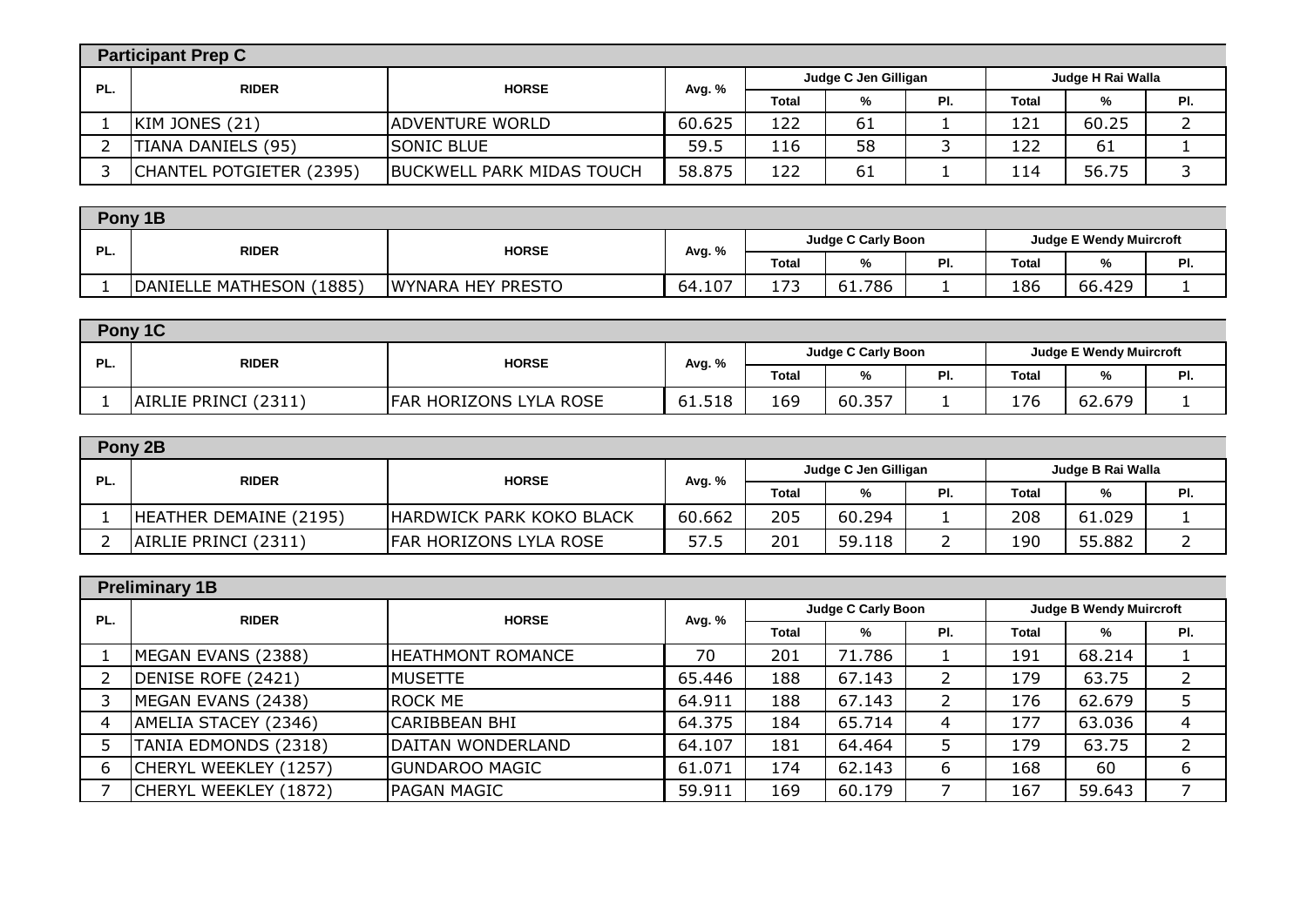|     | <b>Preliminary 1C</b> |                    |        |                                                             |        |     |       |        |     |  |
|-----|-----------------------|--------------------|--------|-------------------------------------------------------------|--------|-----|-------|--------|-----|--|
| PL. | <b>RIDER</b>          | <b>HORSE</b>       | Avg. % | <b>Judge C Carly Boon</b><br><b>Judge B Wendy Muirbroft</b> |        |     |       |        |     |  |
|     |                       |                    |        | <b>Total</b>                                                | %      | PI. | Total | %      | PI. |  |
|     | MEGAN EVANS (2388)    | IHEATHMONT ROMANCE | 69.107 | 199                                                         | 71.071 |     | 188   | 67.143 |     |  |
|     | AMELIA STACEY (2346)  | ICARIBBEAN BHI     | 64.286 | 177                                                         | 63.214 |     | 183   | 65.357 |     |  |
|     | TANIA EDMONDS (2318)  | DAITAN WONDERLAND  | 64.196 | 174                                                         | 61.964 | 4   | 186   | 66.429 |     |  |
|     | MEGAN EVANS (2438)    | <b>IROCK ME</b>    | 62.946 | 182                                                         | 64.821 |     | 171   | 61.071 | 4   |  |

|     | <b>Unrestricted 1B</b>     |                       |        |              |                        |            |       |   |     |
|-----|----------------------------|-----------------------|--------|--------------|------------------------|------------|-------|---|-----|
| PL. | <b>RIDER</b>               | <b>HORSE</b>          | Avg. % |              | Judge C Naomi Mashford |            | Judge |   |     |
|     |                            |                       |        | <b>Total</b> | %                      | PI.        | Total | % | PI. |
|     | ELYCIA NOEL (124)          | <b>IOLIVANTAY</b>     | 64.643 | 181          | 64.643                 |            |       |   |     |
|     | PHILLIPA MITCHELL (127)    | <b>IBELLINI BELLE</b> | 64.464 | 181          | 64.464                 | $\epsilon$ |       |   |     |
|     | JUDITH NEWTON (89)         | <b>ISEA SPRITE</b>    | 63.036 | 177          | 63.036                 | ت          |       |   |     |
|     | NAOMI VANDERWEG (78)       | <b>POPPING CANDY</b>  | 59.643 | 167          | 59.643                 | 4          |       |   |     |
|     | <b>GRACE SAMPSON (460)</b> | <b>CHICKEN LITTLE</b> | 59.464 | 167          | 59.464                 |            |       |   |     |

|     | <b>Unrestricted 1C</b>  |                      |        |              |                        |     |       |   |     |  |
|-----|-------------------------|----------------------|--------|--------------|------------------------|-----|-------|---|-----|--|
| PL. | <b>RIDER</b>            | <b>HORSE</b>         | Avg. % |              | Judge C Naomi Mashford |     | Judge |   |     |  |
|     |                         |                      |        | <b>Total</b> | %                      | PI. | Total | % | PI. |  |
|     | ELYCIA NOEL (124)       | <b>IOLIVANTAY</b>    | 70.893 | 199          | 70.893                 |     |       |   |     |  |
|     | PHILLIPA MITCHELL (127) | BELLINI BELLE        | 64.286 | 180          | 64.286                 | ∸   |       |   |     |  |
|     | NAOMI VANDERWEG (78)    | <b>POPPING CANDY</b> | 61.071 | 171          | 61.071                 | ٮ   |       |   |     |  |
|     | MARCIA BURNETT (40)     | IMUSKOKA             | 60.893 | 171          | 60.893                 | 4   |       |   |     |  |

| PL. | <b>RIDER</b>           | <b>HORSE</b>              |        |              | Judge C Robyn Buller |     |       | Judge |     |
|-----|------------------------|---------------------------|--------|--------------|----------------------|-----|-------|-------|-----|
|     |                        |                           | Avg. % | <b>Total</b> | %                    | PI. | Total | %     | PI. |
|     | BROOKE SEWARD (121)    | <b>DEBANLAY MARSEILLE</b> | 61.176 | 208          | 61.176               |     |       |       |     |
|     | JESSICA PLAYFORD (102) | <b>SUPERNOVA</b>          | 61.029 | 208          | 61.029               | ╯   |       |       |     |
|     | DONNA GRAY (250)       | <b>JUNEBUG</b>            | 59.265 | 202          | 59.265               |     |       |       |     |
|     | MEL JOHNSTON (18)      | <b>STRATHROSE ADMIRAL</b> | 57.5   | 196          | 57.5                 | Δ   |       |       |     |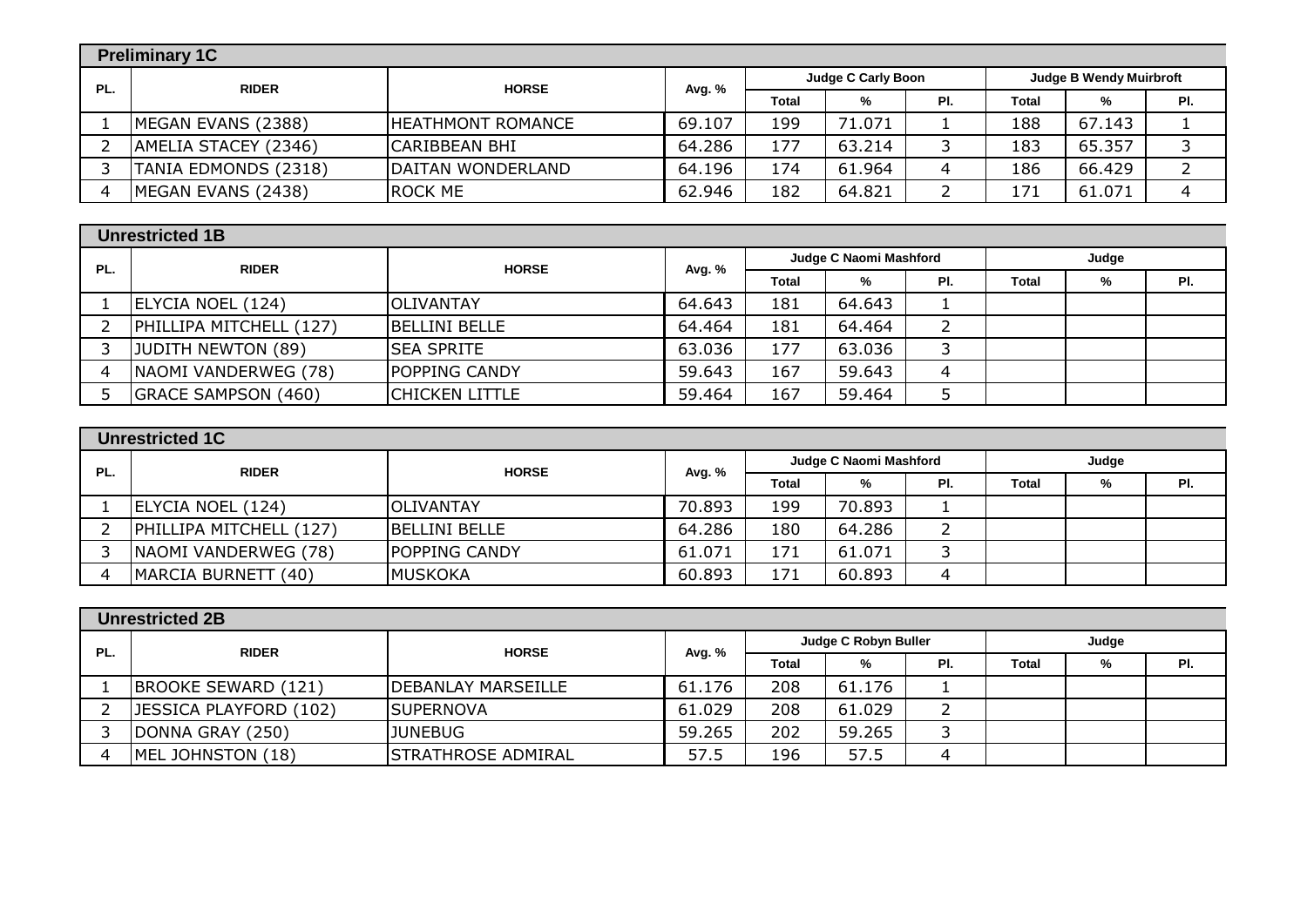|     | <b>Unrestricted 2C</b>        |                           |        |       |                      |                |       |   |     |  |
|-----|-------------------------------|---------------------------|--------|-------|----------------------|----------------|-------|---|-----|--|
| PL. | <b>RIDER</b>                  | <b>HORSE</b>              | Avg. % |       | Judge C Robyn Buller |                | Judge |   |     |  |
|     |                               |                           |        | Total | %                    | PI.            | Total | % | PI. |  |
|     | MEL JOHNSTON (18)             | <b>STRATHROSE ADMIRAL</b> | 61.571 | 216   | 61.571               |                |       |   |     |  |
|     | SHIRLEY HOLT (2073)           | HOOLEY DOOLEY ITS TROOPER | 59.571 | 209   | 59.571               | $\overline{2}$ |       |   |     |  |
|     | BROOKE SEWARD (121)           | DEBANLAY MARSEILLE        | 59.286 | 208   | 59.286               | 3              |       |   |     |  |
| 4   | <b>JESSICA PLAYFORD (102)</b> | <b>SUPERNOVA</b>          | 58.286 | 204   | 58.286               | 4              |       |   |     |  |
|     | DONNA GRAY (250)              | <b>JUNEBUG</b>            | 56     | 196   | 56                   |                |       |   |     |  |
|     |                               |                           |        |       |                      |                |       |   |     |  |

|     | <b>Unrestricted 3B</b> |                              |                                |              |                      |     |              |              |           |  |
|-----|------------------------|------------------------------|--------------------------------|--------------|----------------------|-----|--------------|--------------|-----------|--|
| ים  |                        | <b>RIDER</b><br><b>HORSE</b> |                                |              | Judge C Robyn Buller |     | Judge        |              |           |  |
| гL. |                        |                              | Avg. %                         | <b>Total</b> | %                    | PI. | <b>Total</b> | $\mathbf{0}$ | D.<br>. . |  |
|     | CATHRYN BANNER (41)    | DONNER DUCHESSA              | $\overline{\phantom{a}}$<br>54 | 216          | ÷.<br>54<br>◡        |     |              |              |           |  |

|     | <b>Unrestricted 3C</b> |                        |        |                             |        |     |              |   |         |  |
|-----|------------------------|------------------------|--------|-----------------------------|--------|-----|--------------|---|---------|--|
|     |                        | <b>HORSE</b>           |        | <b>Judge C Robyn Buller</b> |        |     | Judge        |   |         |  |
| PL. | <b>RIDER</b>           |                        | Avg. % | <b>Total</b>                | 7٥     | PI. | <b>Total</b> | % | D.<br>. |  |
|     | CATHRYN BANNER (41)    | <b>DONNER DUCHESSA</b> |        | 202                         | 49.268 | -   |              |   |         |  |

|    | <b>Unrestricted 4B</b> |                         |        |              |                      |     |              |   |     |  |
|----|------------------------|-------------------------|--------|--------------|----------------------|-----|--------------|---|-----|--|
| D. | <b>RIDER</b>           | <b>HORSE</b>            |        |              | Judge C Robyn Buller |     | Judge        |   |     |  |
| r. |                        |                         | Avg. % | <b>Total</b> | ە⁄"                  | PI. | <b>Total</b> | % | PI. |  |
|    | SUSANNE NELSON (1519)  | <b>BLACK SILHOUETTE</b> | 58.649 | 212<br>44.   | 58.649               |     |              |   |     |  |

| <b>Unrestricted 4C</b> |                              |                         |                   |              |        |       |              |  |     |
|------------------------|------------------------------|-------------------------|-------------------|--------------|--------|-------|--------------|--|-----|
| ים<br>rL.              | <b>RIDER</b><br><b>HORSE</b> |                         | Judge C Rai Walla |              |        | Judge |              |  |     |
|                        |                              |                         | Avg. %            | <b>Total</b> | %      | PI.   | <b>Total</b> |  | PI. |
|                        | <b>SUSANNE NELSON (1519)</b> | <b>BLACK SILHOUETTE</b> | 62.051            | 242          | 62.051 |       |              |  |     |

|     | <b>Unrestricted Pony 1B</b>  |                      |                        |              |        |     |              |   |     |  |
|-----|------------------------------|----------------------|------------------------|--------------|--------|-----|--------------|---|-----|--|
| PL. | <b>HORSE</b><br><b>RIDER</b> | Avg. %               | Judge C Naomi Mashford |              |        |     | Judge        |   |     |  |
|     |                              |                      |                        | <b>Total</b> | %      | PI. | <b>Total</b> | % | PI. |  |
|     | SAMANTHA TAYLOR (129)        | KONDO COUNTING STARS | 62.857                 | 176          | 62.857 |     |              |   |     |  |
|     |                              |                      |                        |              |        |     |              |   |     |  |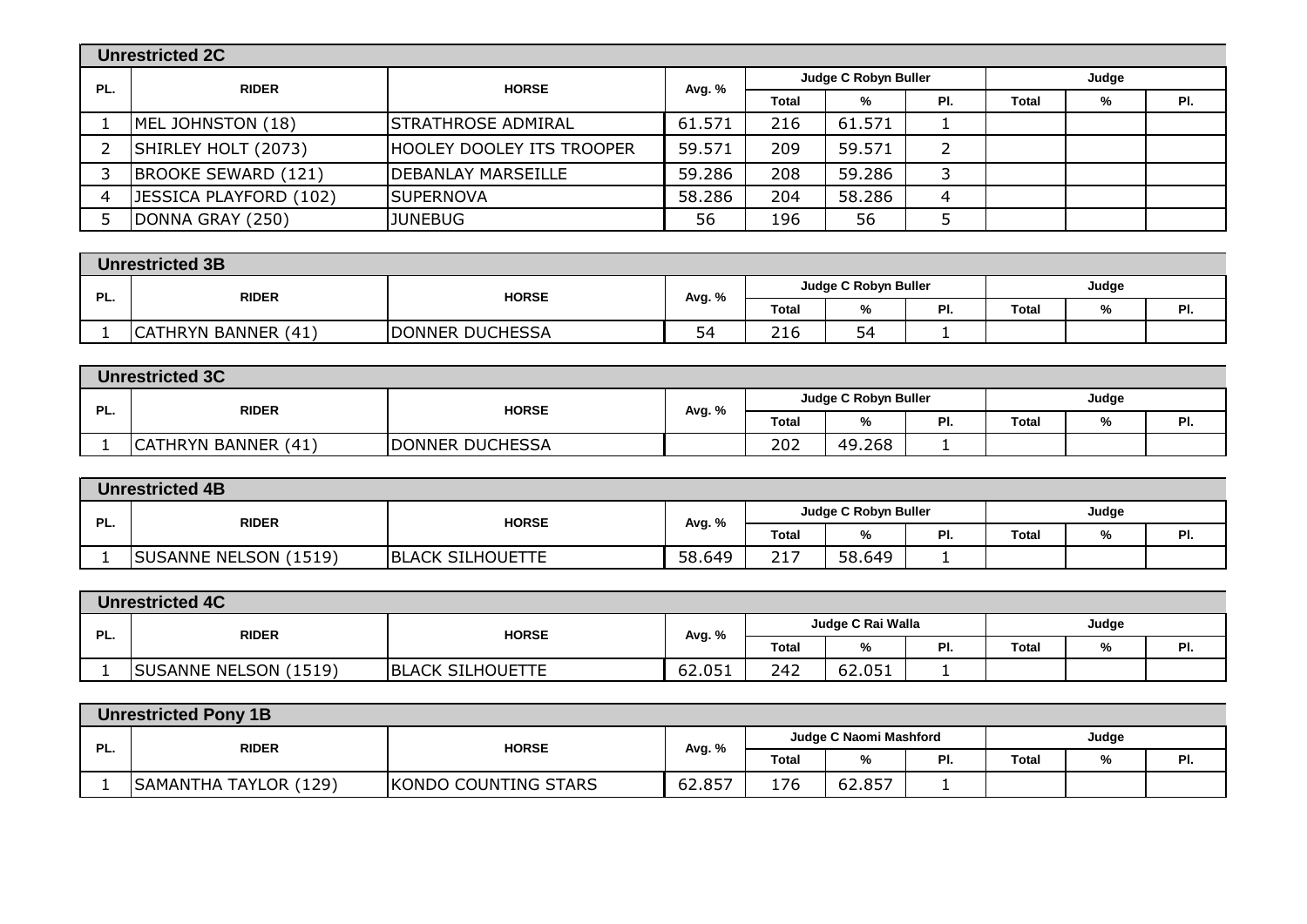| <b>Unrestricted Pony 1C</b> |                            |                      |        |                        |    |     |              |  |     |
|-----------------------------|----------------------------|----------------------|--------|------------------------|----|-----|--------------|--|-----|
| PL.                         | <b>RIDER</b>               | <b>HORSE</b>         | Avg. % | Judge C Naomi Mashford |    |     | Judge        |  |     |
|                             |                            |                      |        | <b>Total</b>           | %  | PI. | <b>Total</b> |  | PI. |
|                             | SAMANTHA TAYLOR (<br>(129) | KONDO COUNTING STARS | ხჂ     | 182                    | כס | -   |              |  |     |

|     | <b>Unrestricted Prep C</b> |                         |        |                        |       |                |              |   |     |  |
|-----|----------------------------|-------------------------|--------|------------------------|-------|----------------|--------------|---|-----|--|
| PL. | <b>RIDER</b>               | <b>HORSE</b>            | Avg. % | Judge C Naomi Mashford |       |                | Judge        |   |     |  |
|     |                            |                         |        | <b>Total</b>           | %     | PI.            | <b>Total</b> | % | PI. |  |
|     | ANITA MOSS (119)           | BRENCHINRIDGE FREEDOM   | 75.5   | 151                    | 75.5  |                |              |   |     |  |
|     | MARCIA BURNETT (40)        | <b>MUSKOKA</b>          | 69.75  | 140                    | 69.75 | $\overline{2}$ |              |   |     |  |
|     | SAMANTHA TAYLOR (122)      | KONDO NIGHT WATCHMAN    | 66.25  | 133                    | 66.25 | 3              |              |   |     |  |
|     | SHERIDAN GORDON (116)      | ALLUMBRE PEPPERJACK     | 62.5   | 125                    | 62.5  | $\overline{4}$ |              |   |     |  |
|     | JESSICA MARTIN (86)        | <b>ROC ON REMINGTON</b> | 51.5   | 103                    | 51.5  |                |              |   |     |  |
|     | CATHRYN BANNER (90)        | <b>SENATOR</b>          |        | 126                    | 63    |                |              |   |     |  |

|     | <b>Unrestricted Prep D</b> |                       |        |                        |        |     |              |   |     |  |
|-----|----------------------------|-----------------------|--------|------------------------|--------|-----|--------------|---|-----|--|
| PL. | <b>RIDER</b>               | <b>HORSE</b>          | Avg. % | Judge C Naomi Mashford |        |     | Judge        |   |     |  |
|     |                            |                       |        | Total                  | %      | PI. | <b>Total</b> | % | PI. |  |
|     | ANITA MOSS (119)           | BRENCHINRIDGE FREEDOM | 71.842 | 137                    | 71.842 |     |              |   |     |  |
|     | SAMANTHA TAYLOR (122)      | KONDO NIGHT WATCHMAN  | 63.947 | 122                    | 63.947 | 2   |              |   |     |  |
|     | <b>GRACE SAMPSON (460)</b> | Chicken Little        | 61.053 | 116                    | 61.053 | 3   |              |   |     |  |
|     | CATHRYN BANNER (90)        | <b>SENATOR</b>        | 55.789 | 106                    | 55.789 | 4   |              |   |     |  |
|     | <b>STACEY BLOCK (4)</b>    | <b>WOWPAL</b>         | 52.632 | 100                    | 52.632 |     |              |   |     |  |

|    | <b>Unrestricted Youth 2C</b> |                |        |                      |        |     |       |              |     |  |
|----|------------------------------|----------------|--------|----------------------|--------|-----|-------|--------------|-----|--|
| ÐТ | <b>RIDER</b><br><b>HORSE</b> |                |        | Judge C Robyn Buller |        |     | Judge |              |     |  |
| г. |                              |                | Avg. % | <b>Total</b>         | %      | PI. | Total | $\mathbf{O}$ | . . |  |
|    | LISA COWLING (9)             | <b>GUNSAAM</b> | 62.857 | 220                  | 62.857 |     |       |              |     |  |

| <b>Unrestricted Youth Prep C</b> |     |                         |               |        |                        |       |     |       |       |     |  |
|----------------------------------|-----|-------------------------|---------------|--------|------------------------|-------|-----|-------|-------|-----|--|
|                                  | PL. | <b>RIDER</b>            | <b>HORSE</b>  | Avg. % | Judge C Naomi Mashford |       |     |       | Judge |     |  |
|                                  |     |                         |               |        | Total                  | %     | PI. | Total | %     | PI. |  |
|                                  |     | CAITLIN GOLDSMITH (123) | NATIVE ATTICA | 57.25  | 115                    | 57.25 |     |       |       |     |  |